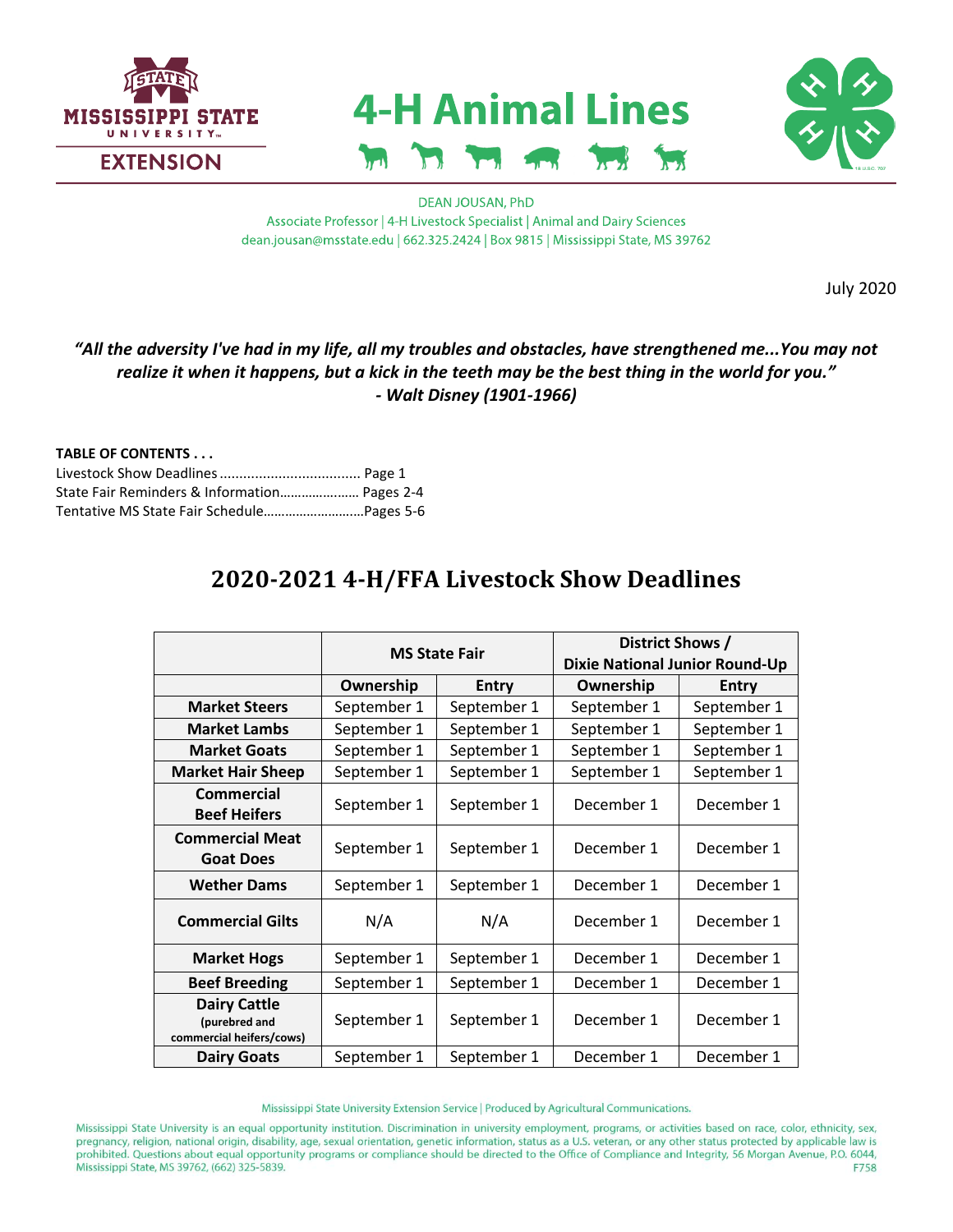#### **REMINDER: NEW 4-H/FFA MEMBERS MUST BE ETHICS CERTIFIED TO SHOW!!**

The Mississippi State Fair will be here soon and the Mississippi Livestock Quality Assurance training for **NEW** exhibitors, parents or guardians, and volunteers must be completed by October 1, 2020. Code of Conduct Forms are to be requested from ADS.

### **OFFICIAL HEALTH CERTIFICATE – REMINDER**

An Official Health Certificate with each animal identified will be required on all livestock showing at the 2020 Mississippi State Fair. This includes all market animals, beef breeding cattle, commercial beef heifers, dairy cattle (purebred and commercial dairy heifers/cows), dairy goats, commercial breeding ewes, and commercial meat goat does.

#### **MISSISSIPPI STATE FAIR PREMIUM BOOKS**

Each county will receive 2 Mississippi State Fair Premium Books in the county packet as soon as they are available. A PDF file of the premium book will also be sent by email and posted on the MSU Extension website under the link for Livestock and then Youth Livestock. Please make sure your exhibitors and parents have a copy of the rules for the shows in which they participate. A copy of the schedule of events is included in this newsletter.

### **DAIRY SWEETHEART CONTESTS AND MEAT GOAT PRINCESS CONTEST**

A Junior and Senior Dairy Cattle Sweetheart, a Junior and Senior Dairy Goat Sweetheart, and a Junior and Senior Meat Goat Princess will be selected during the Mississippi State Fair. Winners will be selected based on poise, beauty, personality and knowledge of their project. The top 3 of each division will receive awards. Rules and regulations concerning the contest are found in the Mississippi State Fair catalog. Please have the entries to our office by September 25, 2020. Please encourage your girls enrolled in dairy and goat projects to enter this year. Winners will be announced according to times listed in the 2020 Mississippi State Fair Premium Book.

### **COMMERCIAL HEIFER AND MARKET STEER EXHIBITORS – SPECIAL NOTICE!**

Check with your 4-H/FFA exhibitors that are exhibiting steers and commercial beef and dairy heifers about **horns**. All commercial heifers and steers showing at the Mississippi State Fair and District and Dixie National Junior Round-Up Livestock Shows must be polled or dehorned with no scurs or re-growth to exceed 1½ inches above the skin line. Remember the minimum weight on commercial heifers is **500** pounds for the Mississippi State Fair. ALL exhibitors are responsible for weighing their commercial heifers and market steers and declaring their animal's show weight on a weight card. Official scales will be made available for weighing livestock.

### **MARKET GOAT EXHIBITORS – SPECIAL NOTICE!**

Check with your 4-H/FFA exhibitors who are exhibiting market goats about horns. Goats may be shown that are polled, dehorned, or disbudded with no re-growth to exceed 1½" above the skin line. Removal of horns is not allowed on the show grounds. Remember the minimum weight of market goats is **40** pounds with no maximum weight for the Mississippi State Fair. ALL exhibitors are responsible for weighing their market goats and declaring their animal's show weight on a weight card. Official scales will be made available for weighing livestock.

### **COMMERCIAL MEAT GOAT DOE SHOW EXHIBITORS – SPECIAL NOTICE!**

Remember the minimum weight of commercial meat goat does is **40** pounds with no maximum weight for the Mississippi State Fair. ALL exhibitors are responsible for weighing their commercial meat goat does and declaring their animal's show weight on a weight card. Official scales will be made available for weighing livestock.

### **MARKET LAMB EXHIBITORS – SPECIAL NOTICE!**

Remember the minimum weight of market lambs is **70** pounds with no maximum weight for the Mississippi State Fair. ALL exhibitors are responsible for weighing their market lambs and declaring their animal's show weight on a weight card. Official scales will be made available for weighing livestock.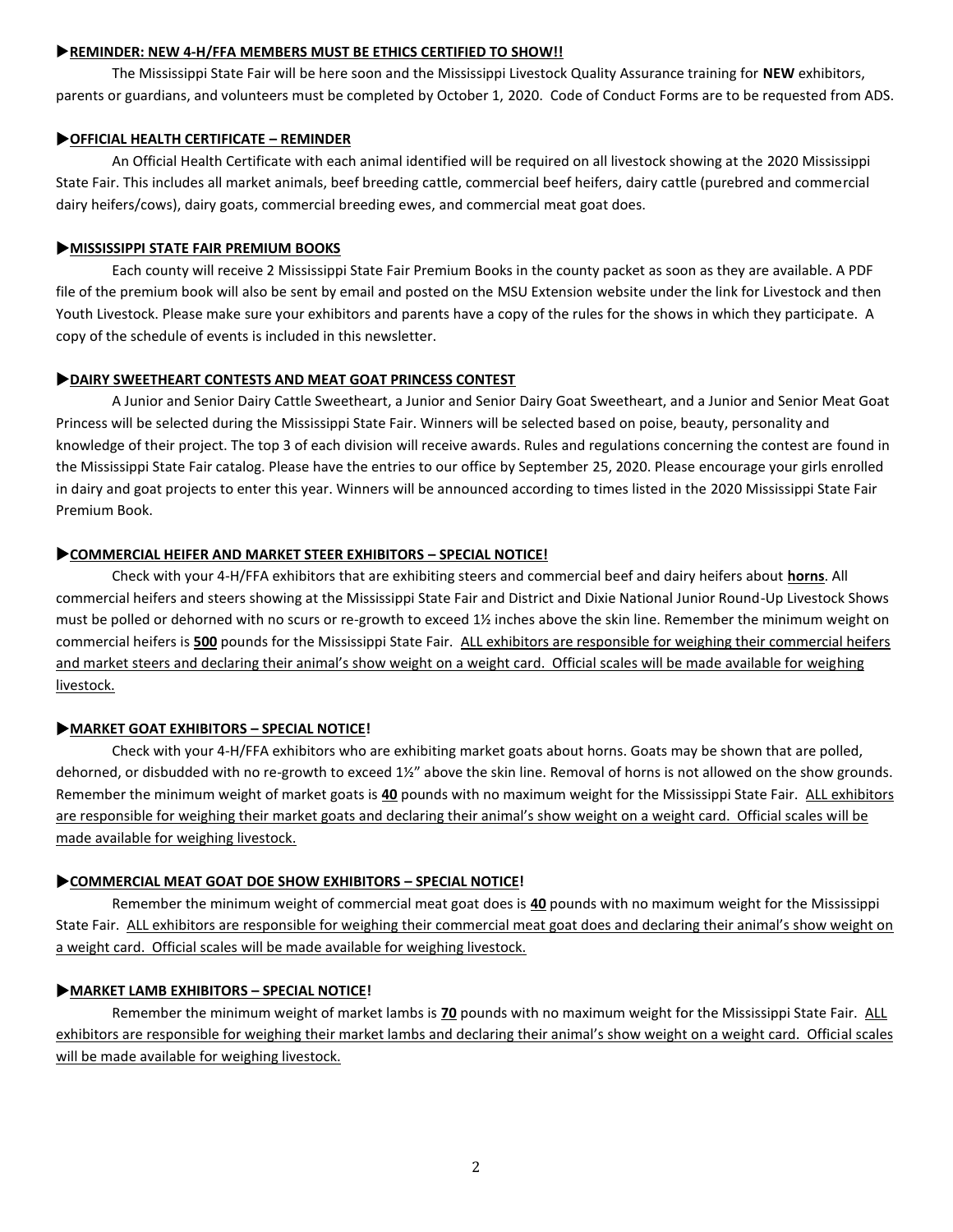# **WETHER DAM EXHIBITORS – SPECIAL NOTICE!**

Remember the minimum weight of wether dams is **75** pounds with no maximum weight for the Mississippi State Fair. ALL exhibitors are responsible for weighing their wether dams and declaring their animal's show weight on a weight card. Official scales will be made available for weighing livestock.

# **MARKET HOG EXHIBITORS – SPECIAL NOTICE!**

Remember the minimum weight of market hogs is **200** pounds with no maximum weight for the Mississippi State Fair. ALL exhibitors are responsible for weighing their market hogs and declaring their animal's show weight on a weight card. Official scales will be made available for weighing livestock.

# **COMMERCIAL DAIRY HEIFER EXHIBITORS – SPECIAL NOTICE!**

Remember the minimum weight of commercial dairy heifers is **200** pounds for the Mississippi State Fair.

# **NEW ADDITION TO COMMERCIAL DAIRY CATLE SHOW – COW CLASSES**

This year, there will be commercial dairy cow classes added to the commercial dairy cattle show. Heifers who have never calved are eligible for the commercial dairy heifer show. Those heifers who have calved will be shown in the commercial dairy cow show. The commercial dairy cow classes will immediately follow the commercial dairy heifer classes and will closely follow the commercial dairy heifer show rules (excluding minimum weight).

Commercial Dairy Cow Classes

- 1. Light Weight
- 2. Medium Weight
- 3. Heavy Weight
- 4. Grand Champion Commercial Dairy Cow
- 5. Reserve Grand Champion Commercial Dairy Cow

### **NEW RULES FOR JUNIOR MARKET HAIR SHEEP SHOW**

- 1. Exhibitors can nominate the number of animals they desire. At the Mississippi State Fair, the number of animals that one can check-in/weigh-in and exhibit include a total of six (6) market hair sheep.
- 2. Pen assignments will be made by show management. Reserving pens will not be allowed! Check with penning superintendent upon arrival for pen assignments which will also be posted.
- 3. The minimum weight is 70 pounds with no maximum weight.
- 4. Exhibitors must declare the show weight of market hair sheep. Certified scales will be available at times set by show management as outlined in the schedule. Weight cards for market hair sheep must be turned in by 5:00 p.m. on Friday, October 9 in Barn 7.
- 5. All market hair sheep will be classified on Friday, October 9, during the times listed in the livestock show schedule. The following Hair Sheep Standards will be used to determine if the sheep qualifies for the Market Hair Sheep Show. If the market hair sheep does not meet the classification standards for the market hair sheep show, it will be moved to the market lamb show.
	- A. Acceptable Standards
		- 1. Conformation long, deep, wide body with well sprung ribs and excellent muscling. Relationship between body depth and hip height should be in equal proportion. Avoid extremely leggy, shallow bodied lambs.
		- 2. Head should be strong, bold, with a deep jaw.
		- 3. Polled or small horns or scurs no more than 1½" above the skin line .
		- 4. Must have at least 1/3 hair primarily on belly, forearm, and britch. Enough length of hair should be left to distinguish between hair and wool on each sheep. If the classifier cannot make a judgement to properly classify the sheep due to it being shorn too closely, the sheep will be moved to the market lamb show.
		- 5. Moderate size ear with no wool covering.
		- 6. No wool below the knees and hocks.
		- 7. No wool forward of poll.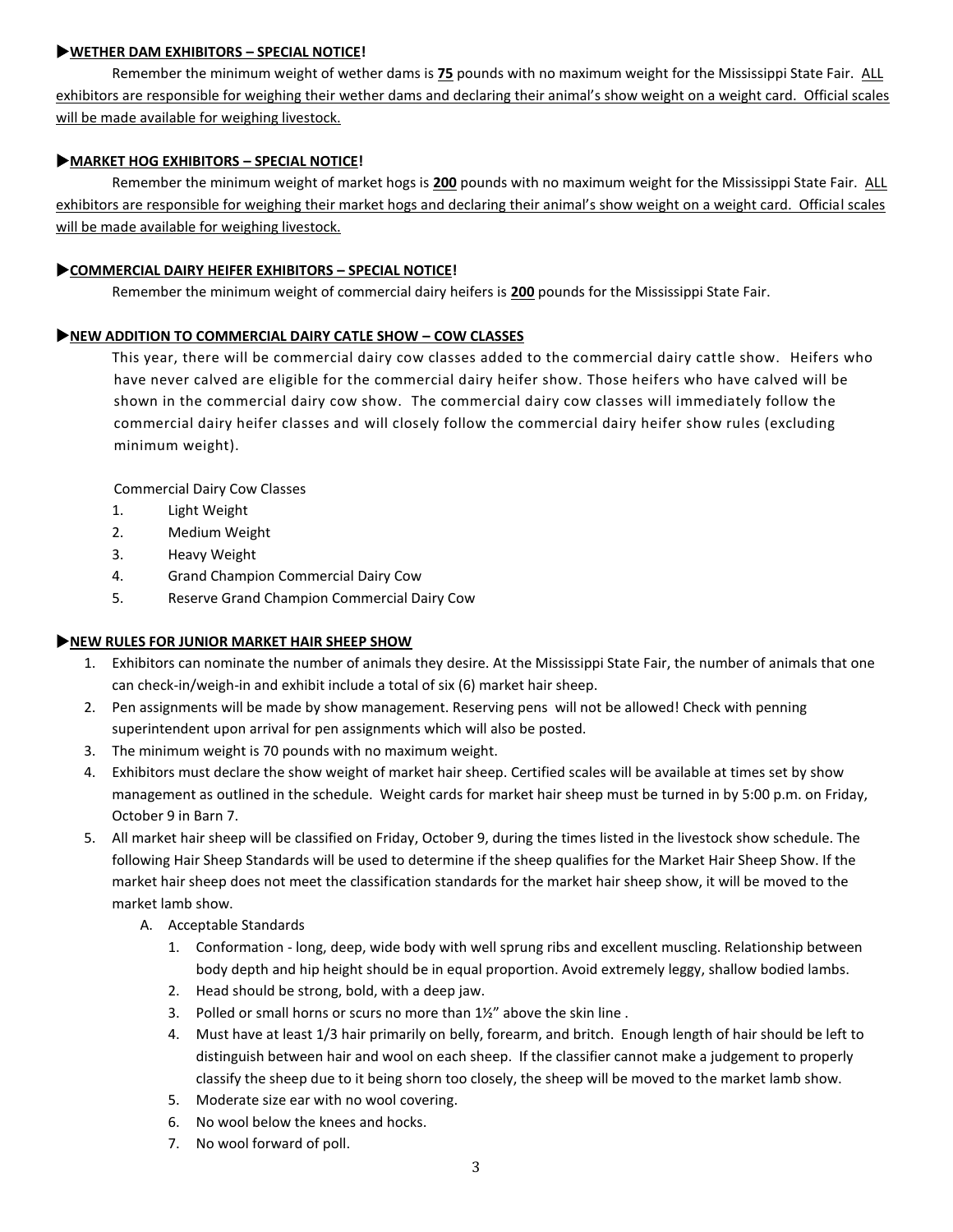#### **NEW RULES FOR JUNIOR MARKET HAIR SHEEP SHOW (continued)**

- B. Unacceptable Standards
	- 1. Excessive wool covering more than 2/3 of body (belly, forearm, and britch).
	- 2. Long, pendulous ears.
	- 3. Long, narrow muzzle.
	- 4. Wool forward of poll.
- C. Absolute Disqualifications
	- 1. All wool or very little evidence of hair on belly, forearm, or britch.
	- 2. Wool below the knees or hocks
	- 3. Wool on the ears.
- 6. The first and second place animals in each class of market hair sheep will be required to weigh back after their respective class. The animal must weigh within 5% of the overage or it will be disqualified. Animals will be weighed once (no reweighs). If either or both first or second place animals are disqualified, weighing through the order of the class will continue until an official first and second are determined. Show management will designate an individual to accompany each animal and exhibitor to the scales for weigh back.
- 7. All livestock must remain in their assigned pens except animals that are being washed, groomed, shown or exercised. Animals taken to be exercised must remain in their assigned barn or in their respective show arena. After entering the show grounds, at no time will animals be allowed in a trailer except for loading to leave.
- 8. Exhibitors must purchase an 840 USDA Official EID ear tag matched set for each market hair sheep through the State 4-H Livestock Office. Market hair sheep must be ear tagged prior to making entry and the EID tag number must match what was entered at the time of show or that animal will be disqualified. The Extension Agent or FFA Advisor must verify all market hair sheep are under the exhibitor's supervision by September 1. In addition, all other ear tags must be removed from market hair sheep excluding MS Bred tags, official show tags or scrapie tags.
- 9. Each exhibitor shall clip, groom, and dress his/her own animal throughout ownership period and while at the Mississippi State Fair. However, an exhibitor may be assisted in the clipping, grooming or dressing of his/her animal by his/her immediate family (limited to parents, legal guardians, grandparents, brothers, sisters, aunts and uncles), county extension agents, agriculture education teacher, other eligible 4-H or FFA exhibitors or volunteer leaders (un-paid) who are permanent residents of Mississippi and are officially certified by the county extension agent or agricultural education teacher. It is unethical to pay anyone to assist in grooming or fitting of animals. In addition, exhibitors and their animals may attend dressing, grooming and showmanship workshops or clinics where experienced persons may teach exhibitors how to prepare themselves and their animals for shows. However, no animal to be shown at any of the shows shall be taken to any such workshop or clinic within 10 days prior to the show at which the animal will be shown. An educational workshop or clinic is defined as a group training session which is available to all exhibitors within a certain county, area or district. Such educational workshops or clinics may consist of lectures, demonstrations and hands-on experience by the participants. This rule does not apply to the removal of horns or the trimming of hooves.
- 10. 10 All entries are to abide by and subject to the General Rules and Regulations.
- 11. Individual exhibitors at the Mississippi State Fair are limited to three entries per class.

Lots and Order of Show

- 1. Division 1
- 2. Division 2
- 3. Division 3
- 4. Grand Champion Market Hair Sheep
- 5. Reserve Grand Champion Market Hair Sheep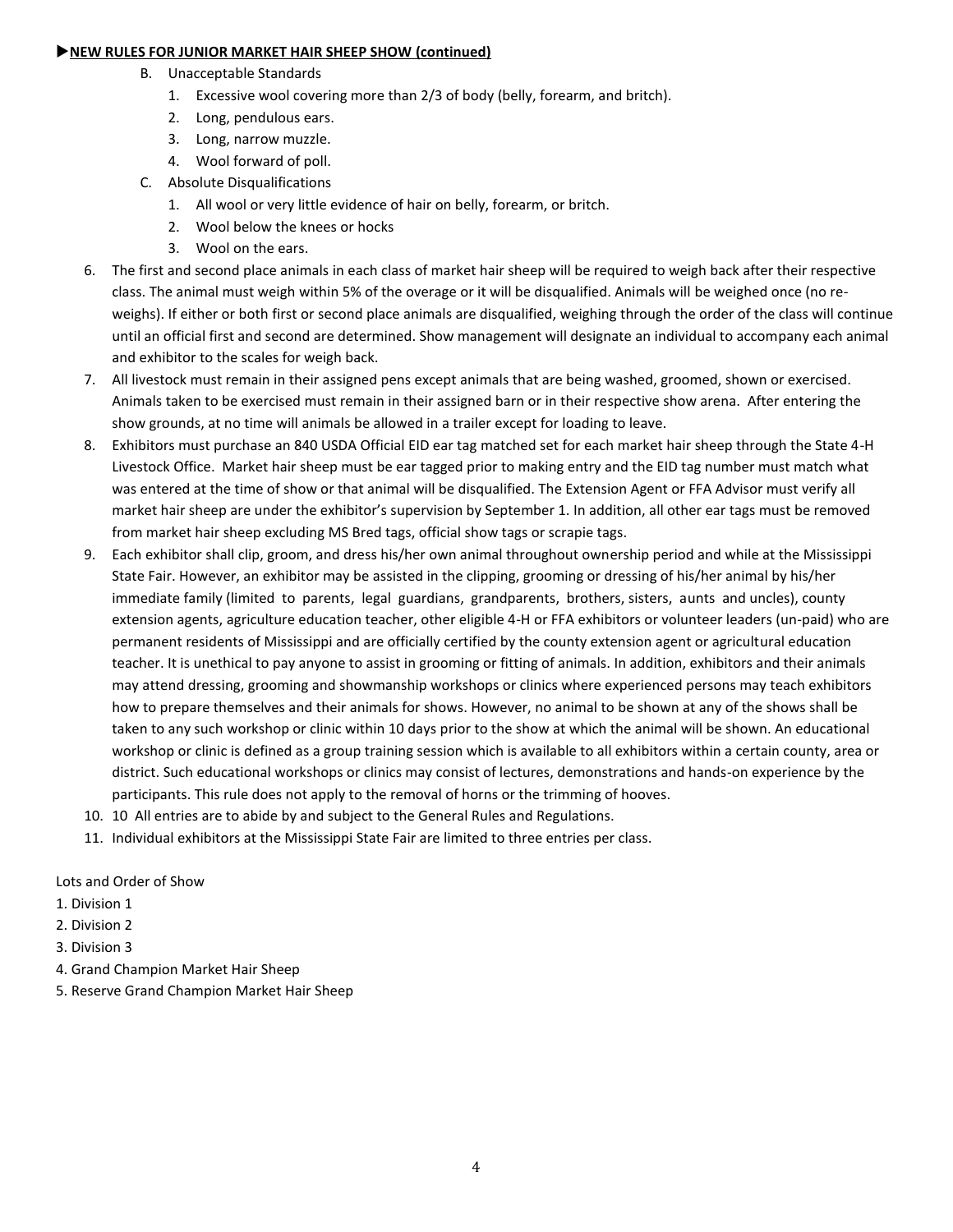# **TENTATIVE 2020 MISSISSIPPI STATE FAIR LIVESTOCK SHOW SCHEDULE**

# **Thursday, October 8, 2020**

| $1:00 - 6:00 p.m.$ | Stall and pen assignments for early arriving lambs, steers and breeding cattle                       |
|--------------------|------------------------------------------------------------------------------------------------------|
|                    | (All stall and pen assignments to be made by show management)                                        |
| $1:00 - 6:00$ p.m. | Scales open for weighing market lambs, wether dams, market hair sheep, market steers, and commercial |
|                    | beef heifers                                                                                         |

# **Friday, October 9, 2020**

| 8:00 a.m. - 12:00 Noon   | Stall and pen assignments for lambs, steers and beef breeding cattle                               |
|--------------------------|----------------------------------------------------------------------------------------------------|
| $8:00$ a.m. $-5:00$ p.m. | Scales open for weighing all lambs, market steers and commercial beef heifers                      |
| 11:00 a.m. - 2:00 p.m.   | Process beef breeding entries (Livestock Office)                                                   |
| 12:00 Noon               | Deadline for arrival of all junior lambs, steers, commercial beef heifers and beef breeding cattle |
| 12:00 Noon $-5$ p.m.     | Classify commercial beef heifers and market steers – Barn 11 or designated area                    |
| 1:00 p.m. $- 2:00$ p.m.  | Mouth wether dams - Barn 7                                                                         |
| 1:00 p.m. $- 2:00$ p.m.  | Check horn length on market steers - Barn 11                                                       |
| $2:00$ p.m. - 4:00 p.m.  | Classify market hair sheep - Barn 7                                                                |
| $2:00$ p.m. - 5:00 p.m.  | Mouth and check horn length on commercial beef heifers - Barn 11                                   |
| 5:00 p.m.                | Deadline for CORRECTIONS in Lamb Showmanship entries                                               |
| 5:00 p.m.                | Deadline to turn in weight cards for all lambs - Barn 7                                            |
| 5:00 p.m.                | Deadline to turn in weight cards for market steers and commercial beef heifers – Barn 11           |
| 5:00 p.m.                | Deadline for CORRECTIONS in Beef Showmanship entries                                               |

#### **Saturday, October 10, 2020**

| 8:00a.m.  | Junior Market Steer Show - Judging Arena (Two rings - Progress Steers on one side and Prospect Steers on |
|-----------|----------------------------------------------------------------------------------------------------------|
|           | the other side); steers released after showing                                                           |
|           | Junior Commercial Beef Heifer Show - Judging Arena (two rings); Start 15 minutes after Market Steer      |
|           | Show; heifers released after showing                                                                     |
| 1:00 p.m. | Junior Lamb Shows - Barn 8 – (showmanship; wether dams; market lambs; market hair sheep)                 |
|           | lambs released after showing                                                                             |

# **Sunday, October 11, 2020**

| 8:00 a.m.             | Arrival of Junior and Open Market Swine                                            |
|-----------------------|------------------------------------------------------------------------------------|
| 8:00 a.m. - 4:00 p.m. | Scales open for weighing market junior and open market swine                       |
| 9:00 a.m.             | Junior Cattlemen's Assn. Meeting - Sales Arena                                     |
| 9:30 a.m.             | Devotional Service - Sales Arena                                                   |
| $10:30$ a.m.          | Present 4-H/FFA Replacement Beef Heifer Development Contest Awards - Judging Arena |
| $11:00$ a.m.          | Beef Showmanship - Judging Arena (two rings)                                       |
| 12:00 Noon            | Deadline for arrival of Junior and Open Market Swine                               |
| 4:00 p.m.             | Deadline to turn in weight cards for market swine – Barn 7                         |
| 4:00 p.m.             | Deadline for CORRECTIONS in Swine Showmanship entries                              |

# **Monday, October 12, 2020**

| 8:00a.m.     | Junior Beef Breeding Show - Judging Arena (two rings); cattle released after showing |
|--------------|--------------------------------------------------------------------------------------|
| 10:00 a.m.   | Open Market Swine Show - Swine Barn                                                  |
| $10:15$ a.m. | Junior Market Hog Show - Swine Barn; market hogs released after showing              |